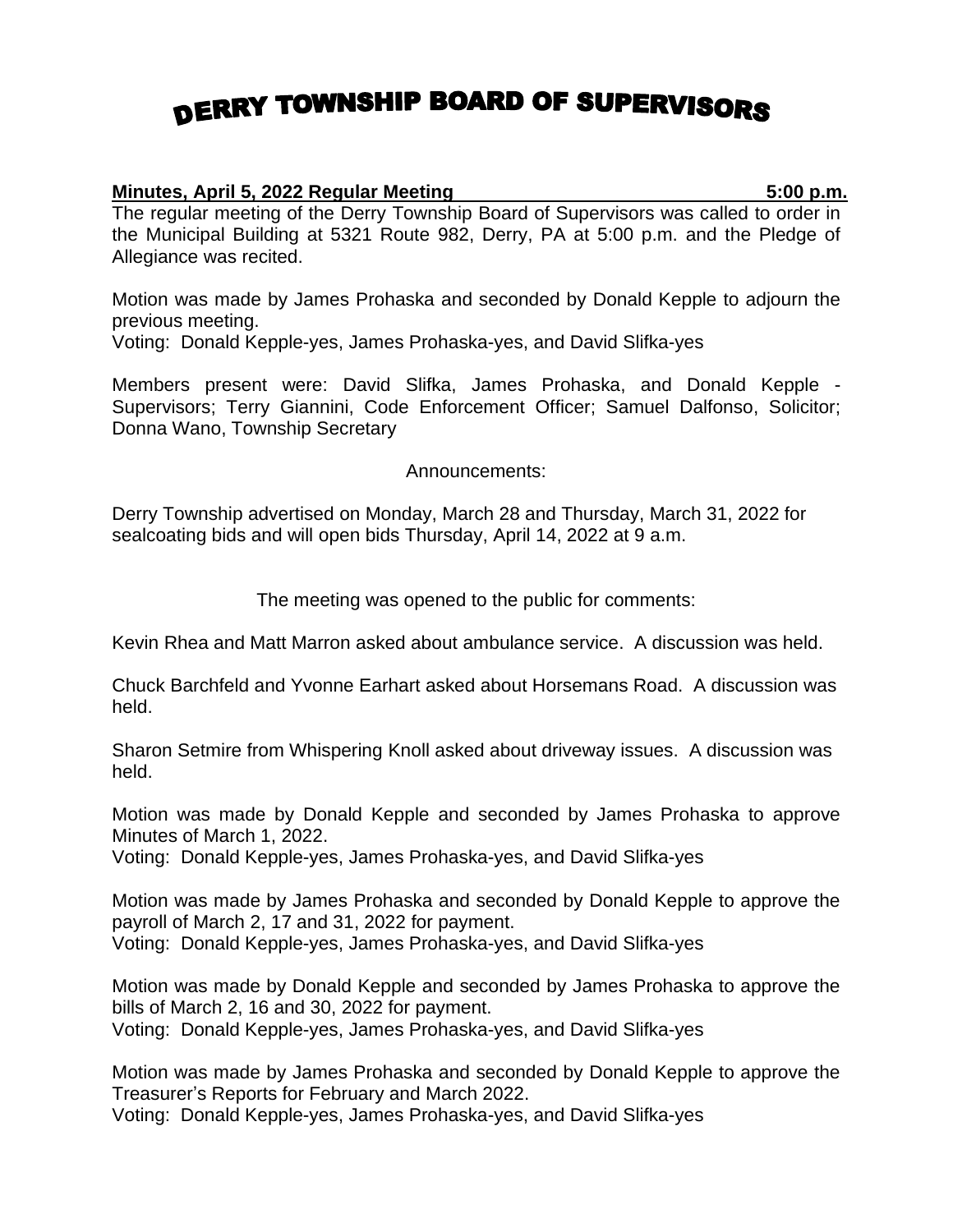Motion was made by Donald Kepple and seconded by James Prohaska to accept the road material bids advertised by COG and award to Derry Construction Company, Inc, Hanson Aggregates BMC Inc. and Derry Stone and Lime Company, Inc. Voting: Donald Kepple-yes, James Prohaska-yes and David Slifka-yes

Motion was made by James Prohaska and seconded by Donald Kepple to approve Pay Estimate #6 in the amount of \$31,213.20 to RJF Development for Meadow Drive & Fawn Court Stormwater Pond & Improvement Project.

Voting: Donald Kepple-yes, James Prohaska-yes, and David Slifka-yes

Motion was made by Donald Kepple and seconded by James Prohaska to approve Resolution No. 616-2022 requesting Grant from the Commonwealth Financing Authority to be used for 2 rescue boats for the Derry Township Volunteer Fire Department retroactive to March 10, 2022.

Voting: Donald Kepple-yes, James Prohaska-yes and David Slifka-yes

Motion was made by James Prohaska and seconded by Donald Kepple to approve Resolution No. 617-2022 for Derry Township to support the Pennsylvania Commission for the United Stations Semiquincentennial.

Voting: Donald Kepple-yes, James Prohaska-yes, and David Slifka-yes

Motion was made by Donald Kepple and seconded by James Prohaska to approve Field Use Agreement with Derry Area Youth Athletic Association for the Spring and Fall Seasons of 2022.

Voting: Donald Kepple-yes, James Prohaska-yes, and David Slifka-yes

Motion was made by James Prohaska and seconded by Donald Kepple to award bid for Community Development Block Grant for Murtha Way to Derry Construction Company, Inc. in the amount of \$68,665.00. There was one other bid from Tresco Paving Corporation.

Voting: Donald Kepple-yes, James Prohaska-yes, and David Slifka-yes

Motion was made by Donald Kepple and seconded by James Prohaska to approve Planning Module for Dennis Gainer located along Gomers Lane (off of Route 22). Voting: Donald Kepple-yes, James Prohaska-yes, and David Slifka-yes

Motion was made by James Prohaska and seconded by Donald Kepple to approve the Dollar General Business Development Plan on Route 982 contingent upon approval by the Westmoreland County Department of Planning.

Approval of this plan does not constitute acceptance of the streets as dedicated and laid out on said plan until they are developed to the Township's specifications at which time formal written notice of acceptance of dedication will be delivered by the Derry Township Board of Supervisors to the developer.

Voting: Donald Kepple-yes, James Prohaska-yes, and David Slifka-yes